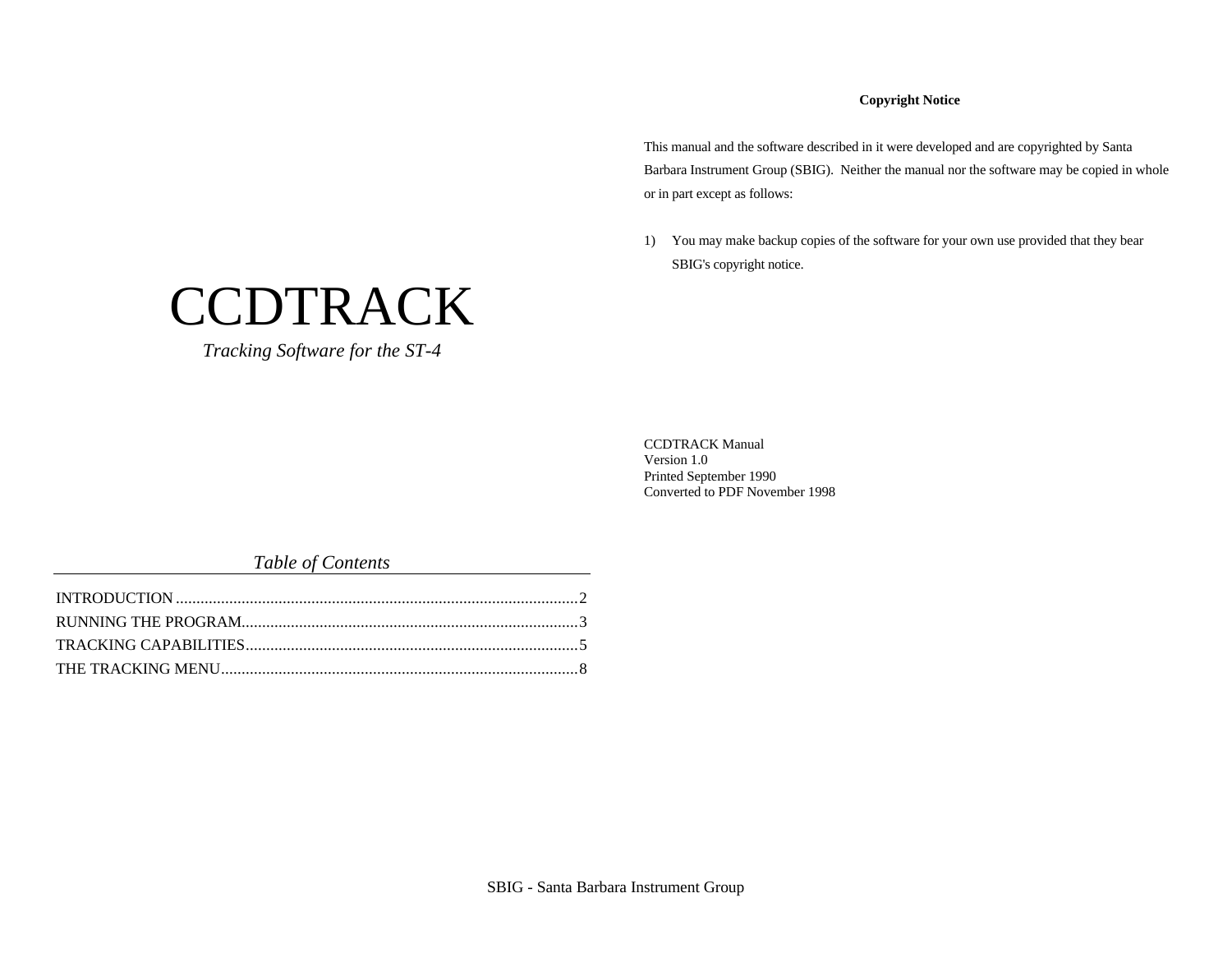## **CCDTRACK - Tracking Software for the ST-4**

## *INTRODUCTION*

*The CCDTRACK program is one in a series of programs from Santa Barbara Instrument Group to enhance the operation of the Model ST-4 Star Tracker and Imaging Camera. The CCDTRACK program allows you to use your IBM PC or compatible computer in conjunction with the ST-4 to do Autoguiding with several improvements over the ST-4's built in capabilities. With CCDTRACK you can designate the object (star, asteroid, comet, etc.) within the field of view, and are not limited to tracking the brightest object in the field of view. Additionally, the software can scan the object periodically along a line for use with spectrometers or other instruments. Finally, the software gives the user complete control over the tracking gains and hysteresis and reports tracking performance with both instantaneous and RMS tracking errors reported.*

## *Getting Started*

This section describes what you need to do to get the CCDTRACK software up and running on your PC including installing the software. If you've spent any time with the CCD program included with the ST-4 you'll feel right at home and can briefly scan this and the following section. The CCDTRACK program duplicates the function of the CCD program with the addition of the new **Track** command. If you haven't run the CCD program, then read through this section and then spend some time with the CCD program and its manual to further familiarize yourself with the specifics of the **Focus**, **Grab**, **Image I/O**, **Display** and **PC** commands. Only after you have a good feel for these commands should you try to use the CCDTRACK program.

# *Making a Backup Copy*

The first thing you should do is make a backup copy of your CCDTRACK diskette and put the original away in a safe place. The program is not copy protected so you can use the DOS "DISKCOPY" command or your favorite utility. This doesn't mean the software isn't copyrighted

though, which it is. Please don't give copies of the software away. Making a backup copy is especially important if you intend to run the CCDTRACK program from a floppy diskette.

## *Installing on a Hard Disk*

If you have a hard disk on your system and wish to install the software on it we suggest you install it in the directory containing your CCD program. In this way the two programs can share access to the graphics driver programs (CGA.BGI, EGAVGA.BGI, etc.), and you will only need to copy the two files "CCDTRACK.EXE" and "CCDTRACK.CFG". If however you wish to, you may install the CCDTRACK program in its own directory, but in this case you will also need to copy the graphics driver programs as well.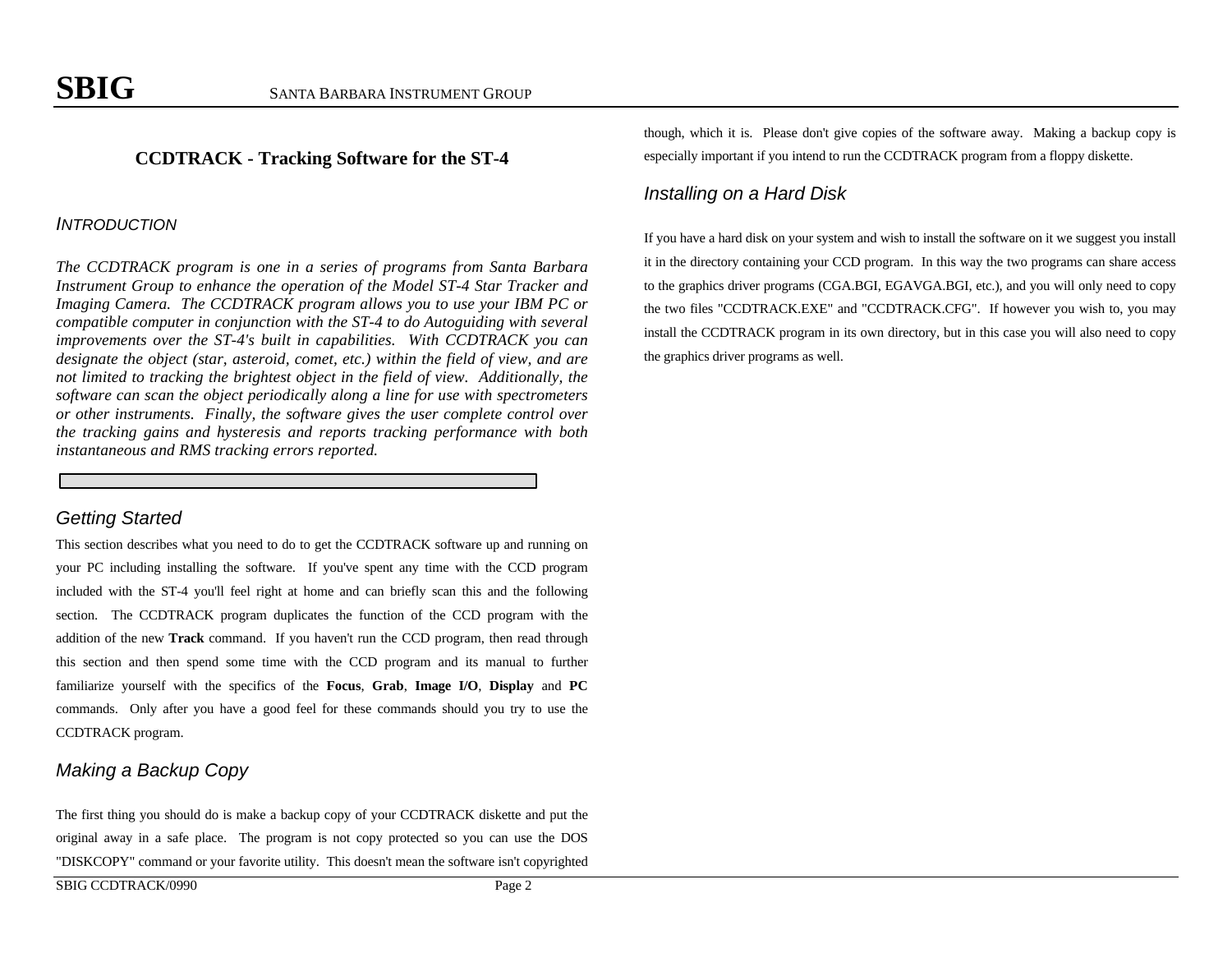## *RUNNING THE PROGRAM*

Running the CCDTRACK program is just a simple matter of making the directory containing the CCDTRACK program be the current working directory using the DOS "CD" command if necessary, and running the program by typing "CCDTRACK" followed by hitting the "Enter" key. If you're running from a floppy diskette and are swapping diskettes to get access to system files or data files, you will need to insure that the program diskette is installed in the disk drive when you quit the program. The program remembers the user's settings in the CCDTRACK.CFG file which gets updated when you quit the program.

## *Elements of the User Interface*

The CCDTRACK program interacts with the user through a friendly and efficient user interface containing pull-down menus and dialog boxes, and operates in two distinct modes: Text mode and Graphics mode. The Text mode is activated when the program is first run and contains the pulldown menus, dialog boxes, and other items requiring an interactive role with the user. The Graphics mode is used for displaying images and analyzing them with cross-hairs, etc. This section describes the elements which together make up the user interface.

## *Menu Bar and Menu Commands*

At the top of the screen (in text mode) is the menu bar showing the different menu titles or commands (**Grab**, **Focus**, **Image I/O**, etc.). At any time only one menu in the menu bar is highlighted, and the highlighting can be moved from menu to menu using the left and right arrow keys. Once a menu title is highlighted, hitting the "Enter" key causes one of two things to happen: Either a pull-down menu is revealed with several sub-commands (as is the case with the **Image I/O** command) or a dialog box is shown (as is the case with the **Grab** command). Either of these can be exited or canceled by hitting the "Esc" key. How each of these items interacts with the user is described in individual sections below.

**Note:**

Commands can also be invoked from the menu bar by hitting the first letter of the intended command. For example, hitting the "I" key invokes the **Image I/O** command, revealing its pull-down menu.

## *Pull-Down Menus*

Pull-down menus show several commands arranged vertically, with one command highlighted. The highlighting can be moved from command to command using the Up and Down Arrow keys (or the Tab and Shift-Tab key combinations). Once a command is highlighted it can be invoked by hitting the "Enter" key. Invoking commands can cause a dialog to be displayed or can cause some immediate action, depending on the individual command.

#### **Note:**

Commands in menus can also be invoked directly once the pull-down menu is visible (without moving the highlighting) by hitting the key corresponding to the highlighted capital letter shown in the command.

## *Dialogs*

Dialogs are outlined boxes drawn in the center region of the screen for interacting with the user and typically contain several parameters which can be changed by moving to the desired line and changing the setting. You move the flashing cursor up and down through the dialog parameters using the Up and Down Arrow keys (or the Tab and Shift-Tab key combinations).

#### **Note:**

In the dialogs, the descriptive text to the left of each parameter contains a single highlighted character. This character indicates that you can move the flashing cursor directly to that parameter by pressing the "Alt" key in conjunction with the highlighted character

The method used to change a parameter's setting depends on the type of the parameter, of which there are two: ones where you select a single choice from a list of choices and ones where you type in some number or text. For the first type, you select the desired setting by using the Left and Right Arrow keys. In the second case you simply type in the desired setting. You can use the "Backspace" key to edit the text or use the "Del" key to completely erase all the text entered in the parameter. When you are done setting the parameters in the dialog, you can proceed on to execute the command by hitting the "Enter" key or abort the command by hitting the "Esc" key.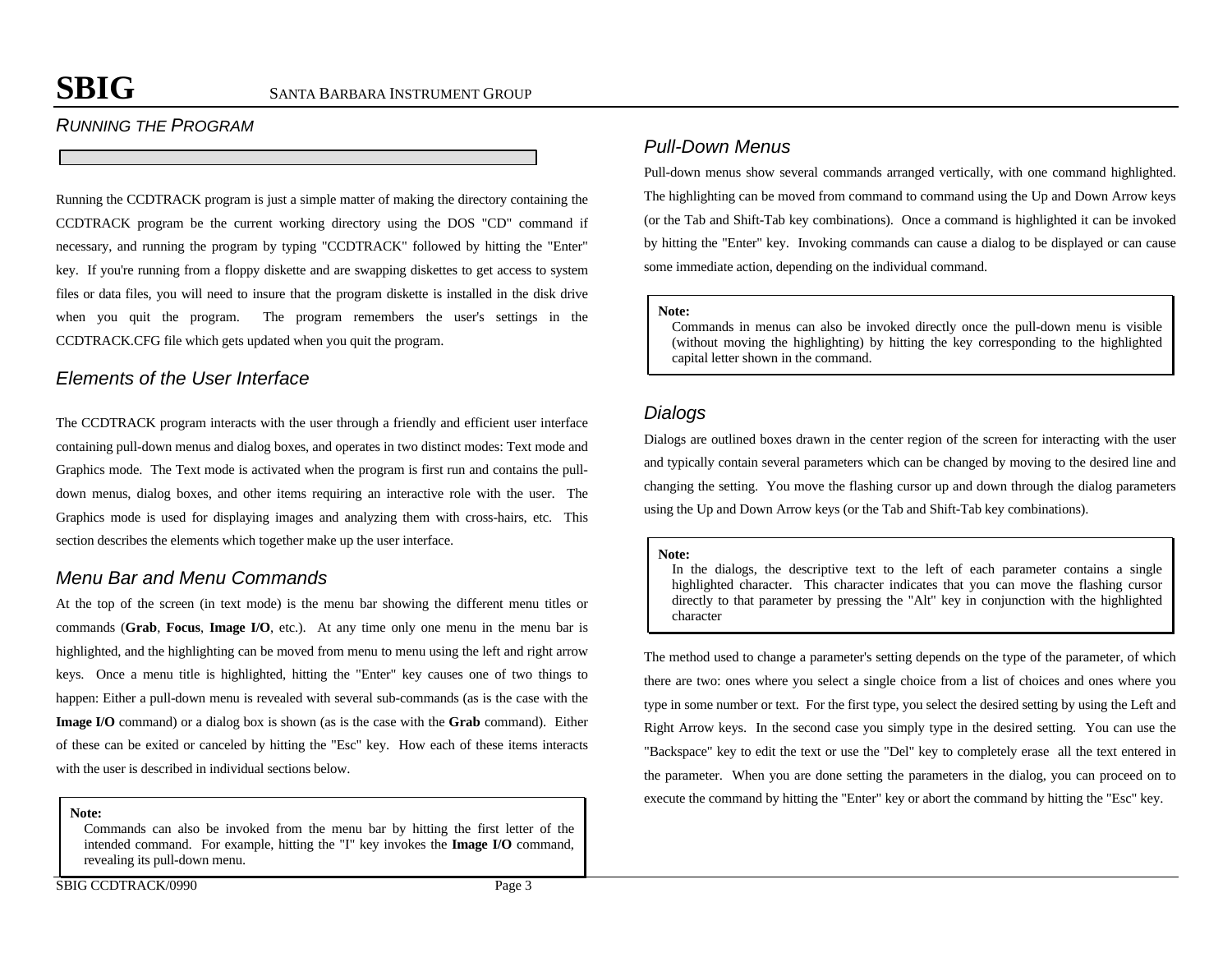# *Status Box*

Towards the bottom of the Text mode display is the Status box which is used by the program to convey passive information to the user such as the introductory information presented when the program is first run. You will want to check the status box periodically for this information.

# *Data Buffer Information Box*

Just below the Status box is the Data Buffer information box which indicates whether any image data is currently held in memory, whether that information has been saved on disk or not, and whether the image data has been zoomed (and thus could be unzoomed).

# *Graphics Display Mode*

The program switches to Graphics mode when images need to be displayed or analyzed, such as after executing the **Display** command. You can switch back to Text mode from Graphics mode by hitting the "Esc" key.

# *Where To?*

At this point you should do one of two things. If you have used the CCD program that came with your ST-4 and are now comfortable with the various commands, then you can proceed to the next section. If however you are not familiar with the operation of the CCD program you should now spend some time working with that program and its manual. Only then should you proceed with the next sections.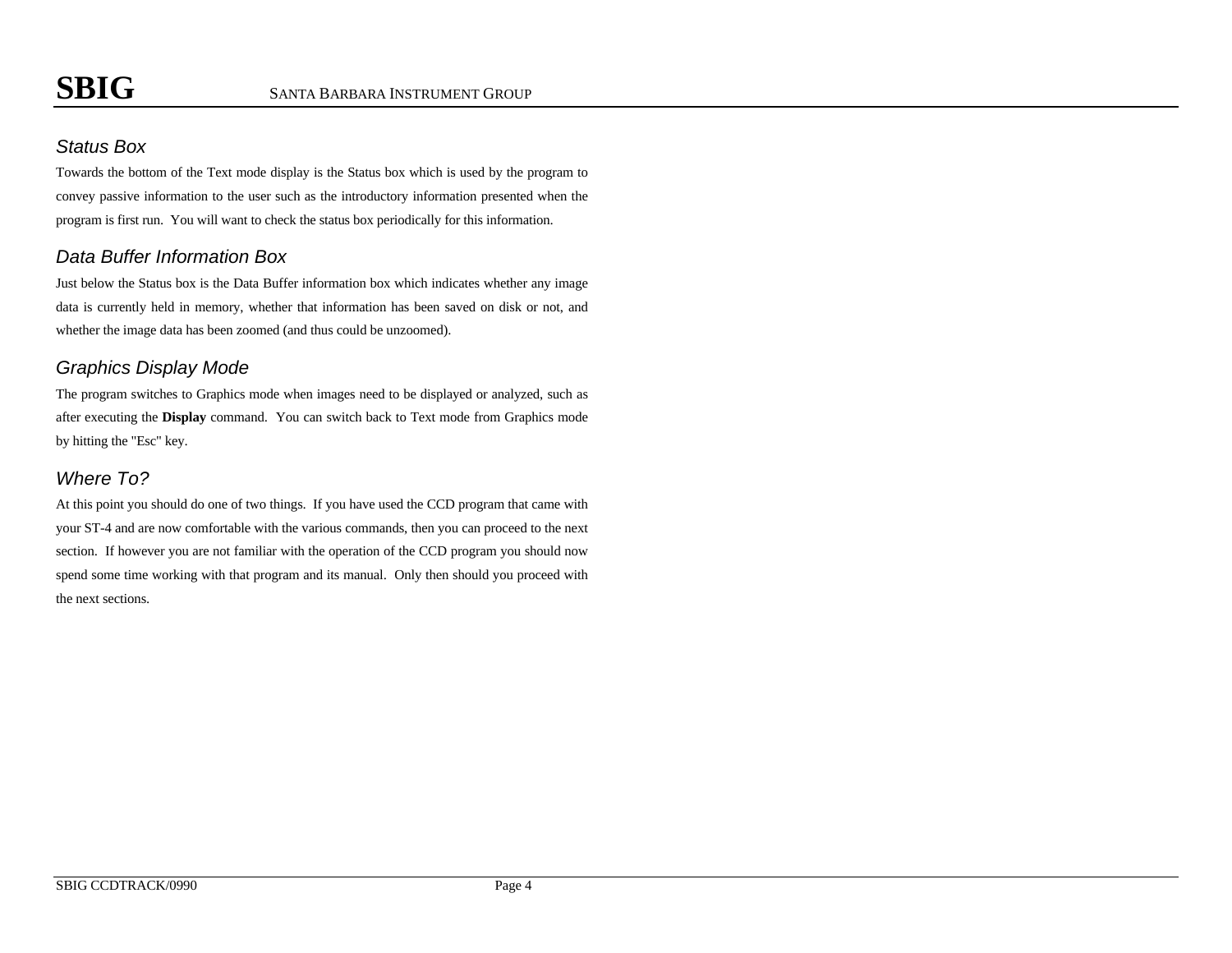# *TRACKING CAPABILITIES*

This section describes the operational capabilities of the CCDTRACK program in regards to using the PC for tracking. These capabilities are accessed through the new **Track** command which should not be confused with the Track mode of the **Focus** command. The CCDTRACK program uses the PC as an autoguider while the CCD program only allows the user to manually correct much as he/she would using the hand controller, but with the assistance of the graphics display of the **Focus** command.

# *How the PC Does Tracking (The Fixed Tracking Mode)*

In the Fixed tracking mode, where the object of interest is autoguided and held at a fixed position on the CCD, a full frame image is captured and downloaded and then the user selects the object of interest in the CCD's field of view using a 32 x 32 pixel box. The program then cycles repeatedly, taking exposures, downloading the small subset of pixels contained within the box, calculating the centroid, then calculating the tracking error and correcting the telescope's position. This cyclic process is described in detail below.

The length of the exposure is controlled by the user (via a parameter in a dialog, which is described further below). Shorter exposures allow the PC to correct more often, but may not work for dim objects or when there is a lot of scintillation (poor seeing). Increasing the exposure time will give better tracking performance and in the latter case tend to average the effects of the the star's jittery position. You will not want to increase the exposure to the point where pixels in the star saturate because the non-linearity associated with such a condition can adversely affect the tracking performance. Additionally the *Anti-blooming gate*, *Gain*, and *Camera baseline level* items in the **Camera Setup** command can be applied for the exposures as desired. Enabling the Anti-blooming gate when there are bright objects within the field of view will help prevent streaking of those objects, and raising the Gain and Camera baseline levels for dim objects can give the PC more signal to work with, improving tracking performance for those objects. Finally, a Dark frame can be captured into the ST-4 using the **Grab** command, and subtracted from each exposure, reducing the effects of hot pixels, again increasing the tracking performance with dim objects.

#### **Note:**

If the telescope drive has a rapid error, increasing the exposure beyond the point where the star drifts more than 1 or 2 pixels in an exposure will degrade the tracking.

Once the exposure has been taken (and dark frame subtracted if desired), the pixels within the 32 x 32 box designated by the user are downloaded to the PC. The program scans those pixels and determines a background level which is between the sky background level and the brightest pixel value. Using the background level as a discrimination level, the centroid is calculated. Pixels below the background level are not included in the centroid calculation, reducing the centroid's sensitivity to the sky background level.

Using the centroid calculated above, the instantaneous tracking error is calculated in terms of fractions of pixels where:

### Error = Actual Position - Desired Position

How the telescope is instructed to move due to this error depends on the setting of several user items. First, you can select the polarity of the correction in the X and Y directions. A "Forward" polarity means the telescope should be driven in the negative direction for a positive tracking error (meaning the star is to the right or below its desired position). A "Reverse" polarity means the telescope should be driven in the positive direction for a positive tracking error. The required settings will depend upon the orientation of the CCD head in the eyepiece holder, and the particular optical system (see Figures 1 and 2 below).



**Figure 1** *Pixel 1,1 and XY Axes in Graphics Mode*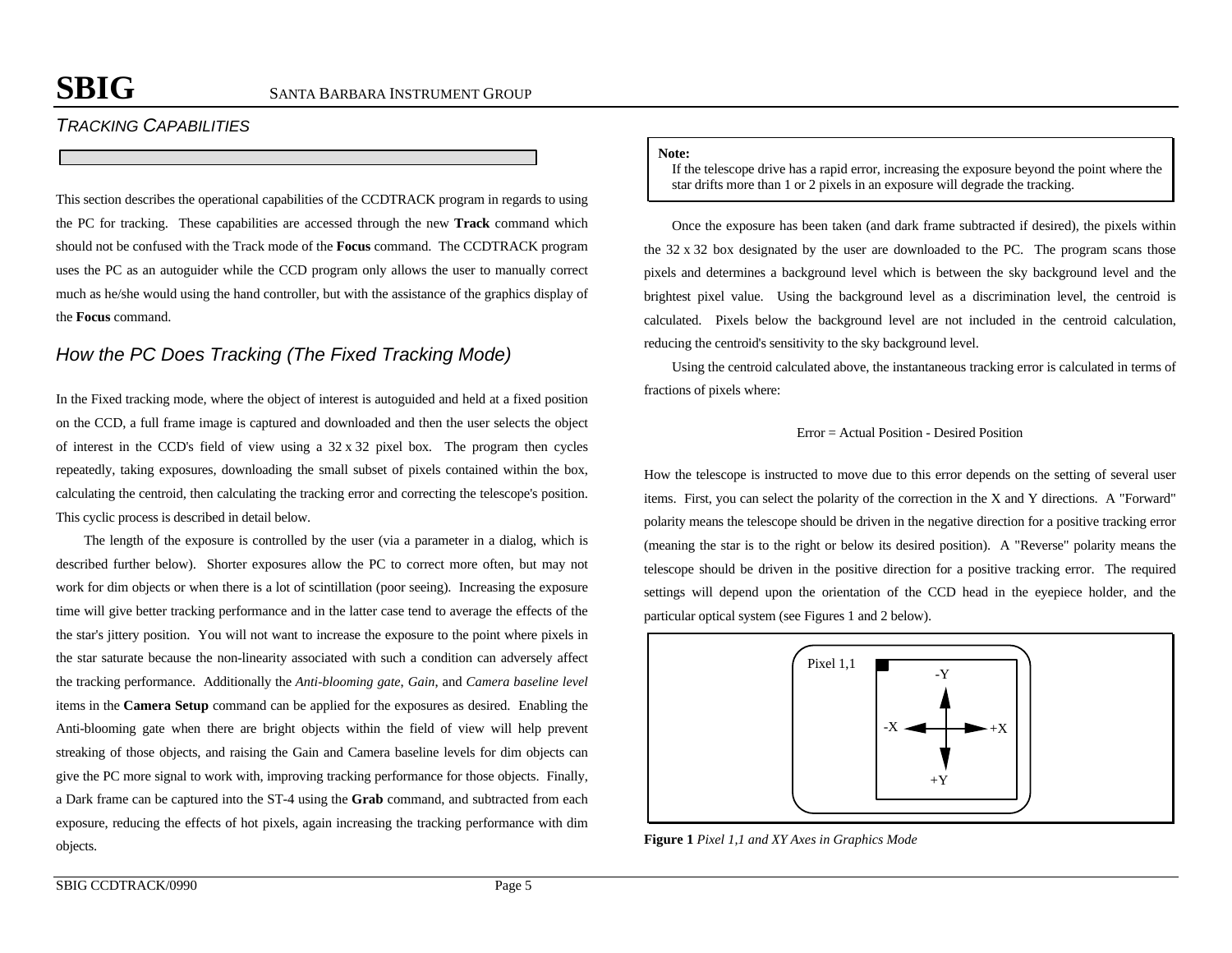#### **Important Note:**

You must orient the CCD so that the declination and Right Ascension axes of the field of view are along the CCD's Y and X axes respectively. The angular orientation is not so critical, and can be off by as much as  $10^{\circ}$  to  $20^{\circ}$  without adversely affecting the tracking performance.

You can determine the proper polarity settings by using the **Move** command described later. If the star moves to the right or down when the right  $(+X)$  or up  $(+Y)$  relays are activated then the "Forward" setting is required. Otherwise the reverse setting is required (remember the images are shown with pixel 1,1 in the upper left corner, causing  $+Y$  to be down, not up as you might think). Additionally, if the CCDTRACK software causes the star to move away from the crosshair rather than towards it when in the tracking mode, then you more than likely have one or both of the polarities set incorrectly.

Assuming the polarities are correct, the program also needs to determine how long to "punch the button" to move the star back to its desired position, knowing how far it is away from that position (i.e. the tracking error). It does this by using four correction speed parameters set by the user  $(+X, -X, +Y,$  and  $-Y$ ). The correction speeds are in terms of pixels of movement per second of correction, and again can be determined using the **Grab** command while imaging a relatively bright star. You note the star's position (using the Crosshairs of the **Display** command) prior to and after holding each of the correction switches in turn for a period of time (2 to 10 seconds). The correction speed in each direction, in pixels per second, is then the amount the star moved in that direction divided by the time duration of each of the corrections. If you measure the correction speeds incorrectly one of two things can happen. A correction speed parameter which is set lower than the telescope's actual correction speed will cause the tracking to overshoot and oscillate about the desired position since it will correct for a longer period of time than necessary. If the setting is too low by more than a factor of 2 the star will end up further away (on the opposite side) and will eventually go out of the 32 x 32 pixel box. On the other hand, if the correction speed parameter is set higher than the telescope's actual correction speed the tracking will take more cycles to reposition the star at its desired position since the correction will be shorter than is actually required. In extreme cases, where the correction isn't great enough to cancel the drift, the star will eventually be lost.

The software also allows for compensation of drive hysteresis which represents itself as a temporary lack of motion when the correction signal or drive direction is reversed. For example, some telescopes when slewing positive in declination, will have a dead period when then driven negative in declination, and vise versa. The software allows you to specify what these dead periods or hysteresis parameters are in terms of seconds of correction. When you are first learning how to uses the CCDTRACK software you should leave these parameters set to zero. This will work even with drives having hysteresis. The tracking will just take an extra cycle or two to correct. When you have a good feel for the operation of the software you can measure your drive's hysteresis in the 4 directions. For example, to measure the +X hysteresis using the Focus mode, you would drive the telescope in -X until the star was moving regularly, then measure the amount of time it takes for the star to start moving in the opposite direction when using the  $+X$ correction.

#### **Note:**

The CCDTRACK program can work with very faint stars, stars invisible to the eye, using 3 to 5 second exposures. Set the ST-4's gain to 4 (using the **Camera Setup** command) and save a dark frame in the ST-4. Very faint stars can be discriminated from "hot pixels" since they move in response to the drive buttons.

# *Tracking Along a Line (The Scanning Tracking Mode)*

The Scanning tracking mode works much the same as the Fixed tracking mode described above, but instead of the desired X position being a fixed point on the CCD, it is a point along a line of pixels. The software follows the induced motion of the object by downloading a  $32 \times 32$  pixel box centered on the object's last position and moving that box as the object moves. The desired X position is scanned linearly between two pixel values (the X endpoints, specified by two user parameters) over a period of time (also a user specified parameter). In this way, the star is made to traverse along a line repeatedly with a controllable period. This can be extremely handy for scanning the star along the slit of a spectrometer for example. All you would need to do is orient the CCD head such that the slit is horizontal (oriented along the X axis), and specify the X pixel coordinates of the end points of the slit, the Y coordinate of the slit, and the desired scanning period.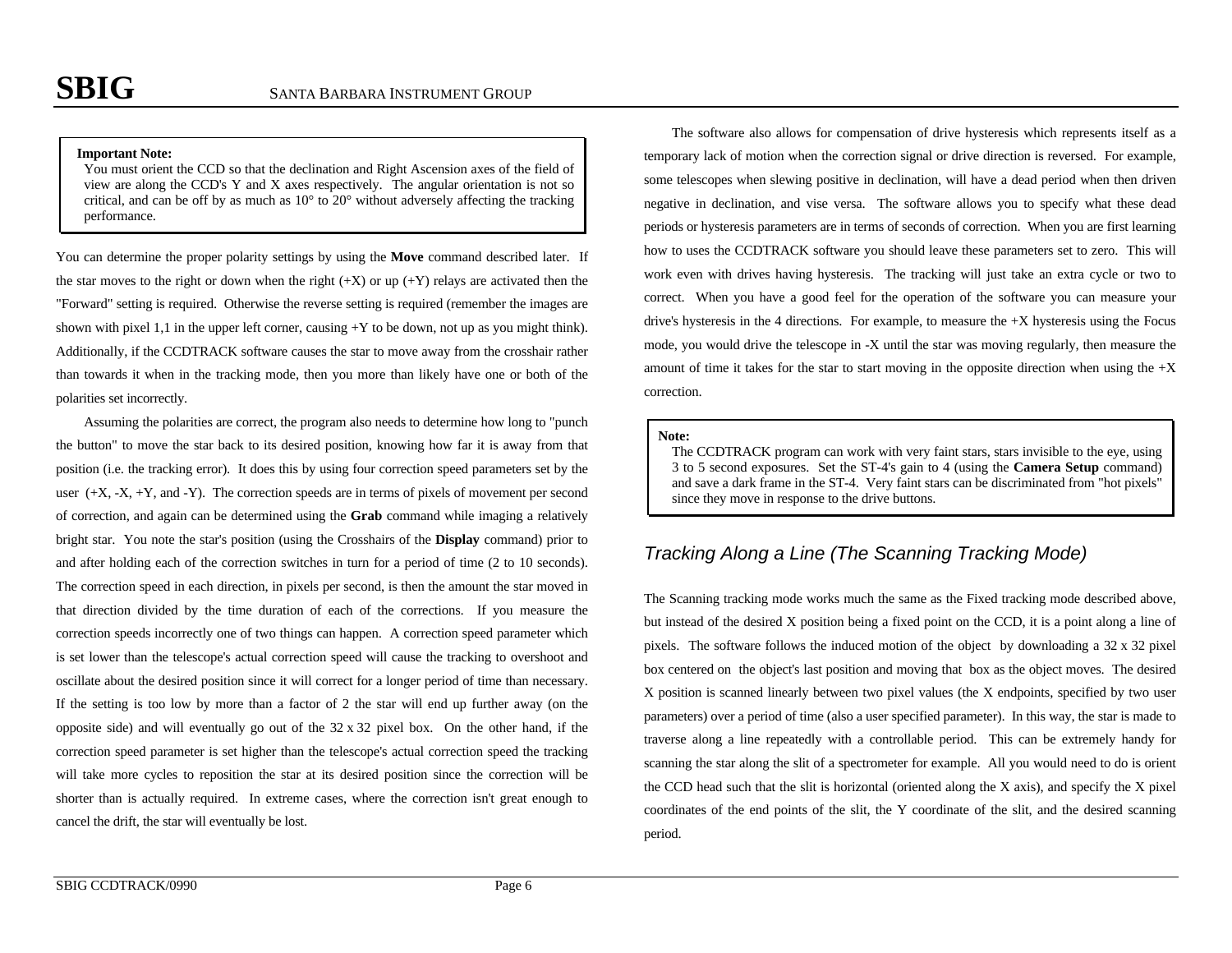### **Note:**

An interesting application of the Scanning Tracking mode is to use it to move a star currently in the field of view to a set position. This is handy for centering a nebula or galaxy in the field of view for example. Determine the desired X and Y coordinates of some star, and then use those coordinates as the Scanning Tracking mode's X and Y tracking coordinates. Finaly, use the Tracking command, designate the star, and then watch the CCDTRACK software move it to its desired location.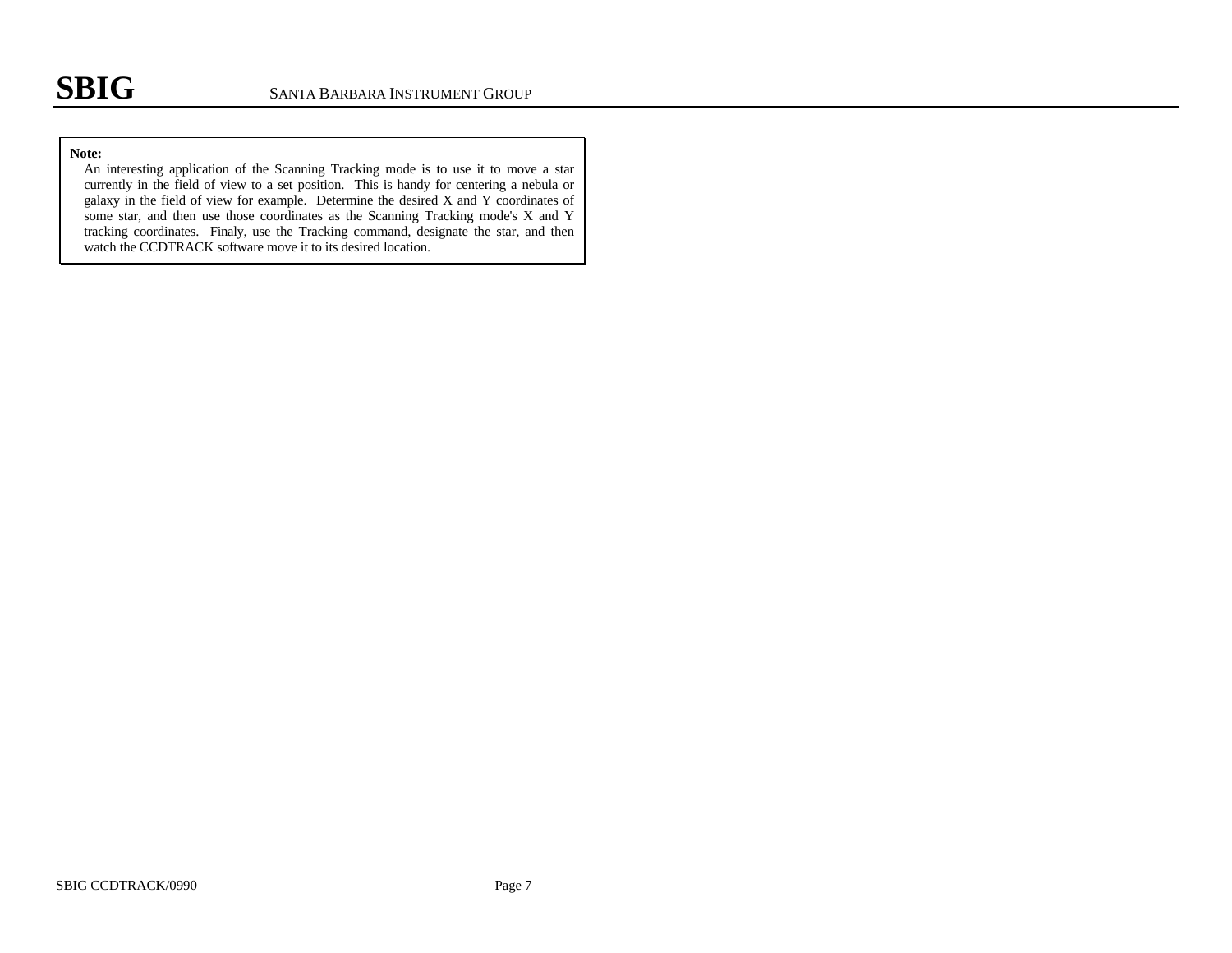# *THE TRACKING MENU*

The Tracking menu contains five items or commands which are described individually in the paragraphs below.

# *The Exposure Setup Command*

Invoking the **Exposure Setup** command reveals a dialog where you can specify the exposure time and whether or not to use a dark frame. If you enable use of the dark frame, you must use the **Grab** command (with the *Take dark frame* parameter set to Yes) to capture the dark frame into the ST-4's internal memory prior to using the Tracking menu's **Go** command to start the tracking process.

# *The Pixel Setup Command*

The **Pixel Setup** command is used to specify the tracking mode and various parameters relating to pixel coordinates and contains the following parameters:

### **Tracking Mode:**

This item should be set as desired to use the Fixed or Scanning tracking modes described above.

### **Box Size:**

This item controls whether all pixels within the  $32 \times 27$  box are used in calculating the objects centroid (*Large* setting) or whether a 9 x 9 box of pixels centered under the brightest pixel in the 32 x 27 box is used (*Small* setting). For dim stars or close binary stars, the *Small* setting is recommended, but you should experiment with both.

### **Left:**

This parameter only applies to the Scanning tracking mode and is the X pixel coordinate of the leftmost extreme of the desired line of pixels over which the object is scanned.

### **Right:**

This parameter only applies to the Scanning tracking mode and is the X pixel coordinate of the rightmost extreme of the desired line of pixels over which the object is scanned.

### **Y center:**

This parameter only applies to the Scanning tracking mode and is the Y pixel coordinate of the desired line of pixels over which the object is scanned.

### **Scan period:**

This parameter only applies to the Scanning tracking mode and is the time in seconds over which the object should traverse the desired line of pixels.

# *The Relay Setup Command*

The **Relay Setup** command contains parameters associated with the relays which control the telescope drive. These are described below:

### **Relay Polarities**

These parameters control the direction the telescope will move in response to an error. If pressing the +X or +Y button on the ST-4 causes object to move to the right or down these will need to be set to Forward. If pressing the  $+X$  or  $+Y$  button causes the object to move left or up these will need to be set to Reverse. Finally, if you do not want the program to correct in one of the axes, set that axis' parameter to Inactive.

Having either of these items set incorrectly (Forward vs Reverse) it is easy to detect when you start the tracking because the star will be driven away from the zero-error point rather than towards it in that axis. Alos, the settings of these items will depend on the orientation of the CCD in the eyepiece and the optical system (whether a right angle eyepiece mount is used, etc.). You must orient the CCD such that the X and Y axes of the CCD are oriented in Right Ascension and declination respectively, and may use the picture of the CCD head below as a guide. We suggest settling on one particular orientation of the CCD and optical path.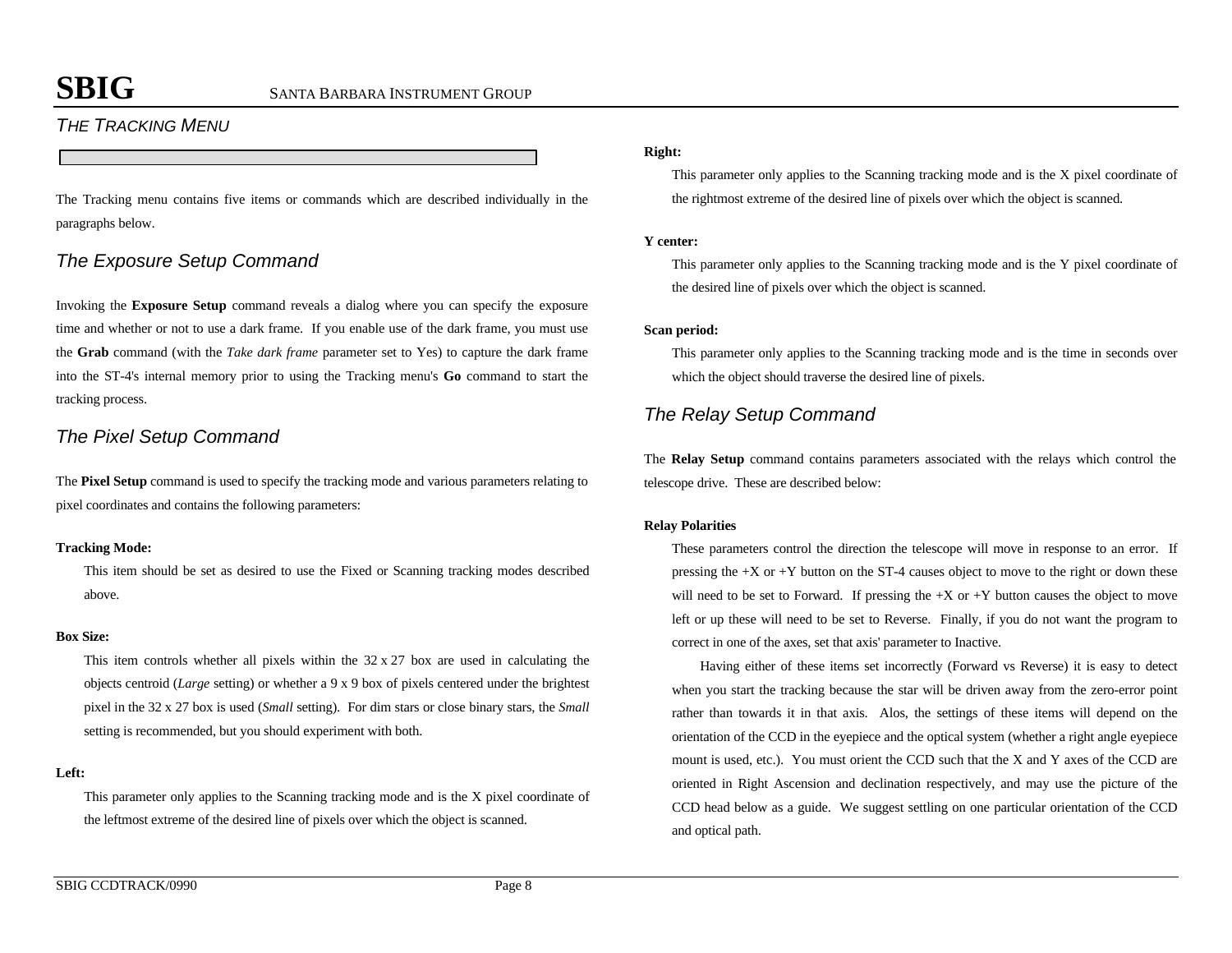

**Figure 2** *Required CCD Head Orientation (Rear View)*

#### **Hysteresis**

These four parameters are the hysteresis or amount of turn around (in seconds) in each direction. Start with them set to 0.0 when you are first learning how to use the program. When you are familiar with the tracking performance, these can be measured by noting the amount of time the hand controller (or ST-4 switches) must be depressed to cause the drive to reverse directions and start moving. For example the  $+X$  parameter is the amount of time you must press the +X button after the drive has been slewing in -X before the star starts to move in the  $+X$  direction. Typically drives will have little or no hysteresis in Right Ascension, but will have some hysteresis in declination.

### **Note:**

When the ST-4 is in Find and Focus mode, holding any of the four relay buttons down will activate the appropriate relay for the duration the button is down. When the ST-4 is interrupted, displaying "HELLO", each button press will result in a only 0.2 second activation of the relay.

# *The Correction Speed Command*

The **Correction Speed** command contains parameters which are described individually below. The four speed parameters are the the speed an object moves in the four directions in pixels per

second. These can be measured using the **Grab** command in conjunction with the **Move** command from in the Tracking menu. For example the +X correction speed is the number of pixels a star moved to the right (in the +X direction) divided by the amount of time you instructed the telescope to move (Grab an image, measure the  $(X, Y)$  position of a reference star, use the **Move** command to move the telescope, then Grab another image and measure the amount the star has moved from the first image. The speed is then the X distance moved divided by the amount of time used in the **Move** command).

### **X+**:

This is the speed of the object as it moves to the right in the displayed image. This speed will depend on the object's declination and will reduce as declination is increased towards the poles. At a declination of  $\pm 60^{\circ}$ , the speed will be half its value on the celestial equator.

## **X-**:

This is the speed of the object as it moves to the left in the displayed image. This speed will depend on the object's declination and will reduce as declination is increased towards the poles. At a declination of  $\pm 60^\circ$ , the speed will be half its value on the celestial equator.

### **Y+**:

This is the speed of the object as it moves to the bottom in the displayed image.

## **Y-**:

This is the speed of the object as it moves to the top in the displayed image.

### **Max Move**:

This is the maximum number of pixels the CCDTRACK software should try to move the star in response to a tracking error in any one pass through the tracking loop. This is important for the Scanning tracking mode because if the star moves too much in one pass it will move out of the 32 x 27 pixel box and get lost. A setting of 8 is recommended, but if you loose the star while the Scanning software is initially trying to move the star up to the tracking line then you may wish to lower this item.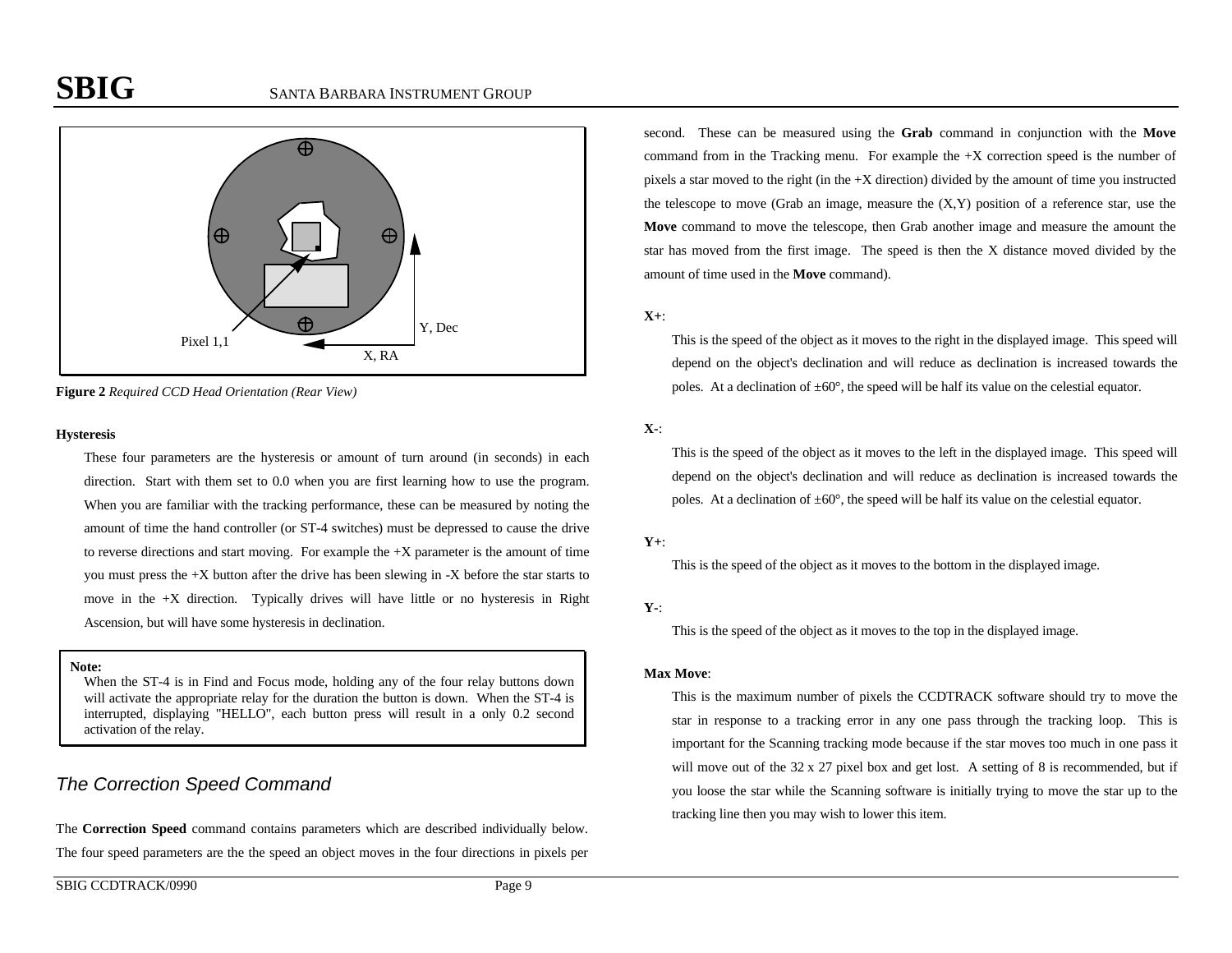For the most precise determination of correction speeds you will want to make sure you exclude the effects of hysteresis by giving the drives plenty of time to reverse directions prior to measuring the correction speed.

#### **Note:**

When using the **Move** command to measure the correction speeds, activating the X+ relay will not necessarily make the star move to the right in the image. The direction it moves in response to activating any of the relays will depend on the optical system, orientation of the head, wiring of your hand controller, etc. Never the less, the X+ speed must be the speed the star moves to the right regardless of which relay  $(X+$  or  $X-$ ) caused that movement. Which direction it moves will however determine the setting of the *X+ Polarity* item in the **Relay Setup** command.

## *The Move Command*

The **Move** command allows you to activate any one of the four relays  $(X+, X-, Y+$  or Y-) in the ST-4 for a period of time. This can be used to measure the proper settings for the *Relay Polarity* items in the **Relay Setup** command and the *Correction Speed* items in the **Correction Speed** command as described below:

#### Relay Polarities

If activating the  $X<sup>+</sup>$  or  $Y<sup>+</sup>$  relay causes the star to move to the right in a captured image in response to the X+ relay or down in response to the Y+ relay then the *Forward* setting is required. If however it causes the star to move to the left in response to the X+ relay or up in response to the Y+ relay then the *Reverse* setting is required.

#### Correction Speeds

Use the **Grab** and **Display** commands to capture an image and measure the (X,Y) position of a reference star. Then use the **Move** command and then capture and display a second image. Measure the amount the star has moved (in pixels) and divide that by the time used in the **Move** command (in seconds) to get the Correction speed in pixels/second.

# *The Go Command*

Once all the parameters in the **Exposure Setup**, **Pixel Setup**, **Relay Setup** and **Correction Speed** commands have been set, invoking the **Go** command starts the tracking. How that progresses is based upon the selected tracking mode, and is described in the paragraphs below.

## *Fixed Mode*

The Fixed tracking mode starts with the software taking an exposure, and downloading the entire frame. The image is displayed (with auto contrast), and a 32 x 32 pixel box is shown superimposed over the image. Using the four arrow keys, you should position the box over the desired object to track. The arrow keys will move the box 1 pixel at a time, where as the "Shifted" or "Num Locked" version of the arrow keys (4, 8, 6, and 2) will move the box 10 pixels at a time.

#### **Note:**

You may find it convenient to keep your left hand on the shift key and use your right hand to work the keypad. By holding or releasing the Shift key you can affect the speed at which the box moves across the image. Additionally, the I, J, K, and M keys on the keyboard can be used to simulate the four arrow keys.

Once the designated object is in the box (it doesn't have to be centered), hitting the "Enter" key causes the software to calculate the object's X and Y centroids, and make those coordinates be the desired position or zero-error position of the object. The software then starts the tracking loop mentioned above where an exposure is taken, the error calculated, and corrections made.

#### **Note:**

If during the course of tracking, the star is lost, the software will make no corrections in that cycle. If the star is lost for four consecutive cycles, the computer will beep.

While tracking, the image of the object is shown with a crosshair superimposed at the zero-error point. An image zoom of 4 x 1 can be toggled on and off using the "Z" key, and tracking can be terminated by hitting the "Esc" key. While the zoomed image is easier to see, the process of zooming the image does take time, and will lengthen the cycle time. This may be appreciable for short exposures depending on the speed of your PC.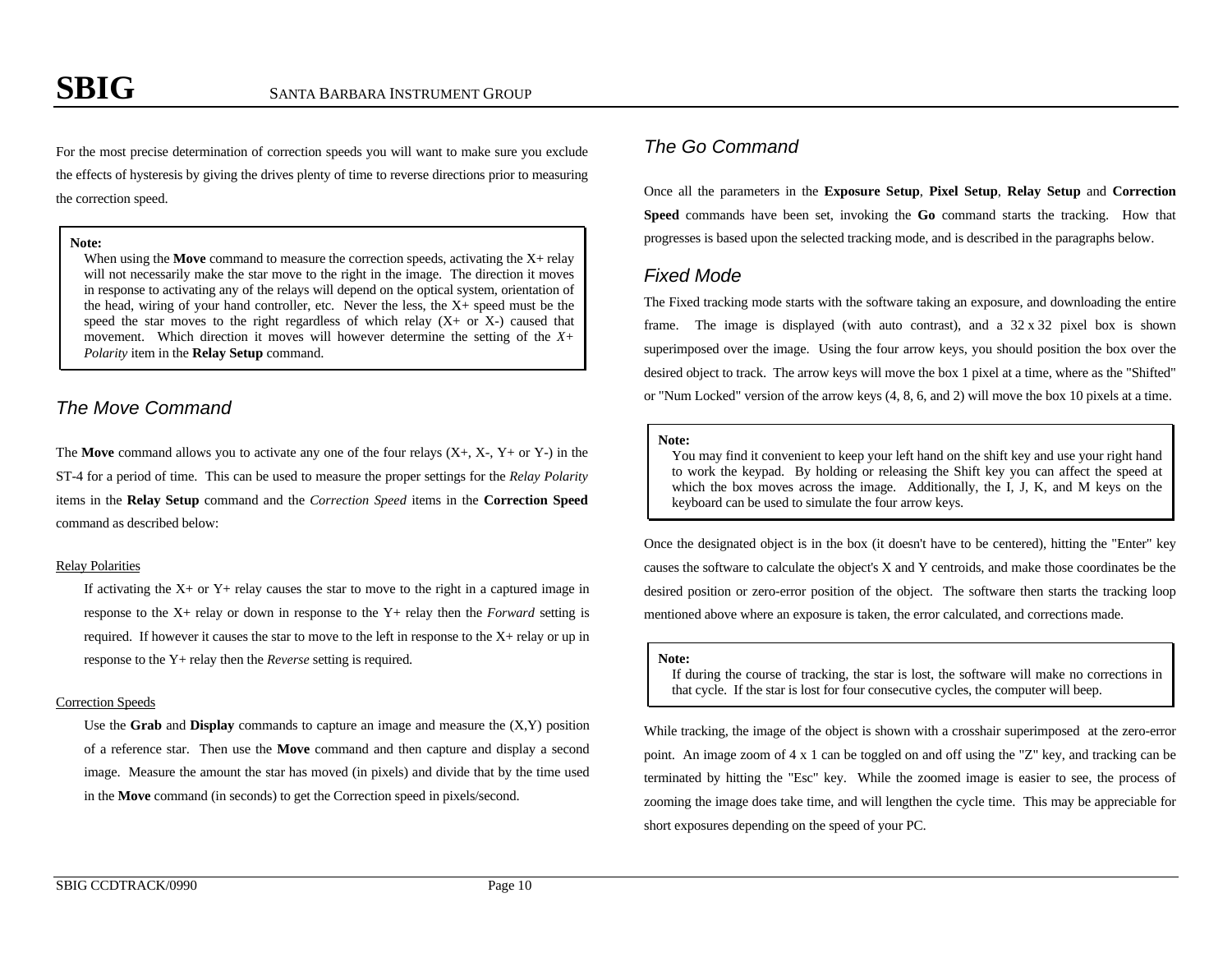Also shown to the left of the image is a table  $(X \text{ and } Y)$  of tracking parameters as described below:

#### **Des**: Desired Position

These are the desired X and Y coordinates of the object as determined by its centroid in the first (full frame) image.

#### **Pos:** Actual Position

These are the object's current X and Y coordinates based upon the last exposure.

#### **Err**: Instantaneous Error

These are the object's X and Y distances from the desired or zero-error position in pixels, which is also called the instantaneous error.

#### **Avg**: Average Error

These are the object's average error in pixels in X and Y for the last 16 cycles. Any persistent error such as that caused by a misadjustment in the speed of the Right Ascension drive will show up here.

#### **Rms**: RMS Error

These are the object's RMS (root mean squared) error in pixels in X and Y for the last 16 cycles.

#### **Cor**: Correction

These are the corrections made in seconds in X and Y based upon the instantaneous error.

#### **Brt**: Brightness

The parameter shown in the left column (X) was the initial brightness of the object from the first image., and the parameter shown in the right column is the object's current brightness. The brightness is the total energy (sum of pixel values) that the software is using to track the object, and if the brightness ever falls below 33% of its initial value the object is presumed lost.

#### **Note:**

If the object becomes too dim or is lost, the **Pos**, **Err** and **Cor** parameters above will be shown as "-".

## *Scanning Mode*

The Scanning tracking mode starts like the Fixed tracking mode, with the software taking an exposure, and downloading the entire frame. The image is displayed (with auto contrast), and a 32 x 32 pixel box is shown superimposed over the image. Using the keypad, you should position the box over the desired object to track.

Once the designated object is in the box (it doesn't have to be centered), hitting the "Enter" key causes the software to switch out of graphics mode back to text mode, display a "For Your Info" box with a table of displayed parameters (discussed individually below) and then start the tracking loop where an exposure is taken, the error calculated, and corrections made.

Throughout the tracking cycle, a four character message will appear in the upper right corner of the info box indicating which part of the cycle the software is in (EXPO for exposure, DOWN for downloading, DISP for displaying the results, and CORR for making corrections). If during the course of tracking, the star is lost, the software will make no corrections in that cycle. If the star is lost for four consecutive cycles, the computer will beep. Hitting the "Esc" key terminates the tracking.

#### **Desired Position**:

These are the desired X and Y coordinates of the object along the line. Since the object is scanning, the X coordinate will vary between the left and right ends of the line while the Y coordinate will remain fixed.

#### **Actual Position**

These are the object's current X and Y coordinates based upon the last exposure. Since the object does not have to start on the desired tracking line, it may take several iterations for the software to bring the object to it desired position.